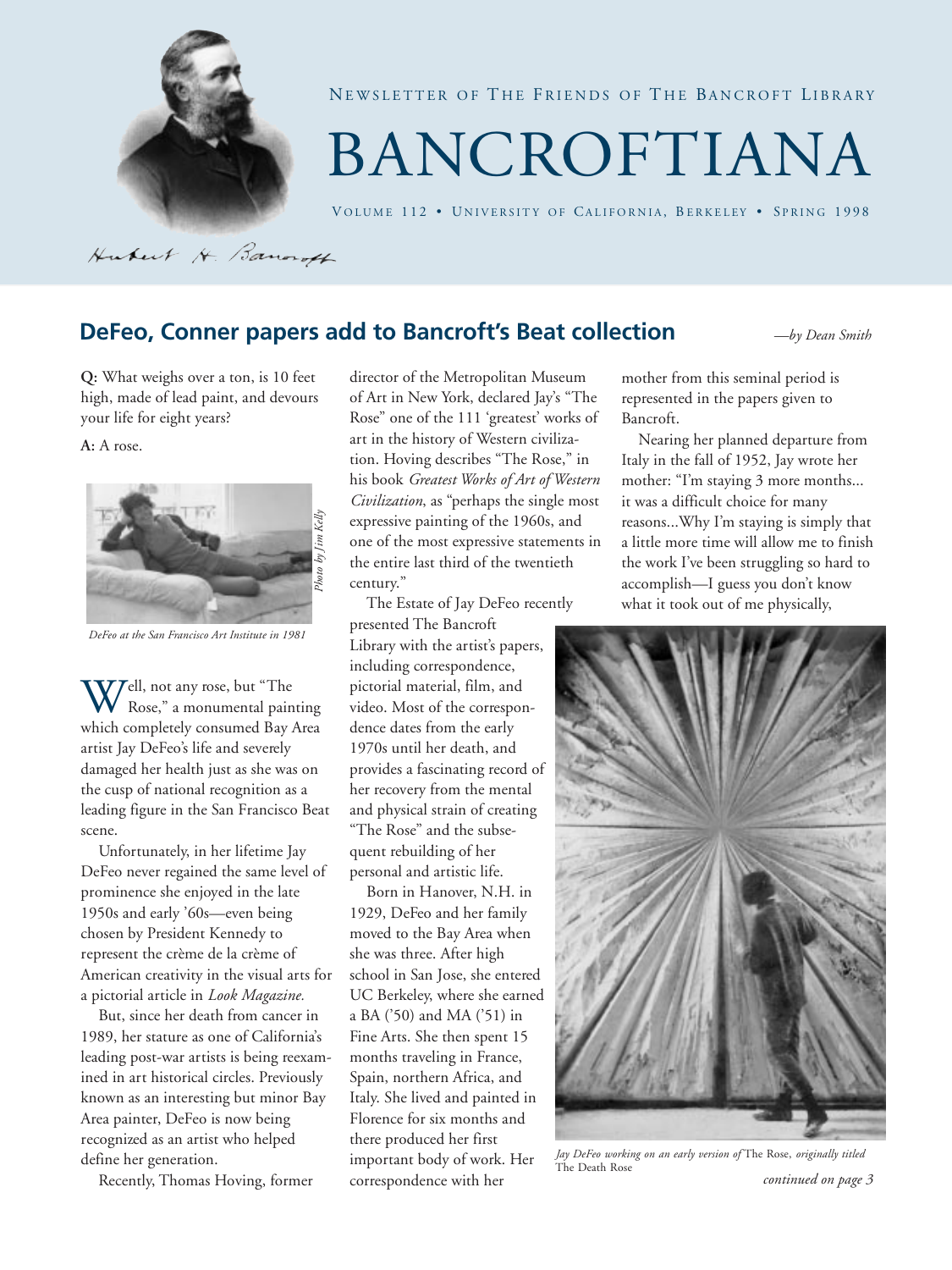

M ore specifically, what should<br>the research needs of scholars and students Bancroft be collecting now to serve of the 21st century, say, in 2097?

That is the question that faced Hubert Howe Bancroft 100 years ago, in 1897. He answered it with remarkable prescience.

That is also the question that Bancroft staff and I sat down to ponder almost a year ago in order to come up with an updated version of Bancroft's collection policy. We came up with two guiding principles: (1) build on strength and (2) talk to our users.

The first is a cliché. In special collections libraries like Bancroft, it simply makes sense to go for depth rather than breadth. Of course, in the case of Bancroft, we have both.

The second principle also makes sense, but is possibly honored more in the breach than the observance. But for us, it is crucial. Bancroft curatorial staff cannot be experts in all the areas in which Bancroft collects. As a matter of course, we consult with faculty on the acquisition of major items or collections.

This past spring we consulted with a broad range of faculty to ascertain their collective sense of the challenges facing the various disciplines, the questions each discipline regards as important, and research directions over the next 10-15 years.

We organized these groups around existing collections or programs: California and the West (the Bancroft Collection); Mexico and Central America; classical, medieval, and Renaissance literary collections; modern literary collections; history of science and technology; history of the University of California; oral history; and the Mark Twain papers.

We expected to find interest among our

 *From the Director*

### **What does Bancroft collect?**

traditional faculty users in History, History of Art, English, Classics, the foreign language and ethnic studies departments, but were gratified and slightly astonished to encounter concerned faculty in the Law School, the College of Environmental Design, the College of Natural Resources, and the departments of American Studies, Women's Studies, Anthropology, Geography, Sociology, Political Science, Nutritional Sciences, Astronomy, Rhetoric, and Integrative Biology.

In fact, as a direct result of this process, Deputy Director Peter Hanff organized a freshman seminar on the history of technology with Jim Casey, Professor of Mechanical Engineering and Associate Dean of the College of Engineering. (See page 12 for the story.)

We also consulted faculty members and archivists from other institutions, including UC Santa Cruz, Cal State Hayward, Cal State San Francisco, the National Records and Archives Administration, the California State Archives, and the Oakland Museum. Finally, we sent over 6,000 questionnaires to members of scholarly societies, such as the Western Historical Association.

The discussions were fascinating. I think we all came away from them struck by the sheer intellectual vitality they demonstrated and the sparks that flew from gathering together scholars from different disciplines with differing interests and theoretical orientations.

Space does not permit a detailed summary of the areas on which Bancroft will direct its efforts, so let me focus on California and the American West.

The range of interests within this broad area was remarkable: grassroots social movements, business development, AAA maps, political campaign files, land use, environmental impact reports, biotechnology, affirmative action, religious cults, the Free Speech Movement, water use, gender issues, population growth, California as

trend-setter, California cuisine, demographic changes.

Two major themes appeared: (1) the environment and (2) the astonishing social and demographic changes that have taken place in California over the last half century: the physical landscape, the social landscape, and their interaction.

The next step is to translate the collection policy resulting from our discussions—over 100 pages long—into specific actions.

It is clear that we shall continue to focus on the environmental movement (the most heavily used collection in Bancroft are the Sierra Club papers), but also on other institutions and organizations, including businesses and corporations, whose activities, for good or for ill, affect the environment.

We shall build on our already strong Hispanic-American, Chinese-American, and Japanese-American collections by gathering materials on the new communities that have come into existence more recently, such as the South and Southeast Asian communities. The emphasis will be very much on contemporary California, just as Hubert Howe Bancroft collected materials about his California.

There isn't money enough or time to gather in all the vast amounts of information touching upon each of the areas central to Bancroft's and UC Berkeley's interests, so a delicate balancing act is required. Not only must we decide which subject areas we will focus on, which we have now done; we also must decide what specific materials to collect in those areas.

What is available? How difficult will it be to process a particular collection or archive? How much will it cost to acquire and process? And always we circle back to the basic question: How valuable is it for research purposes, now and in the future?

It is a fascinating process and quite possibly the single most important thing we do at Bancroft.

Charles Vaulhaber

*Charles B. Faulhaber James D. Hart Director The Bancroft Library*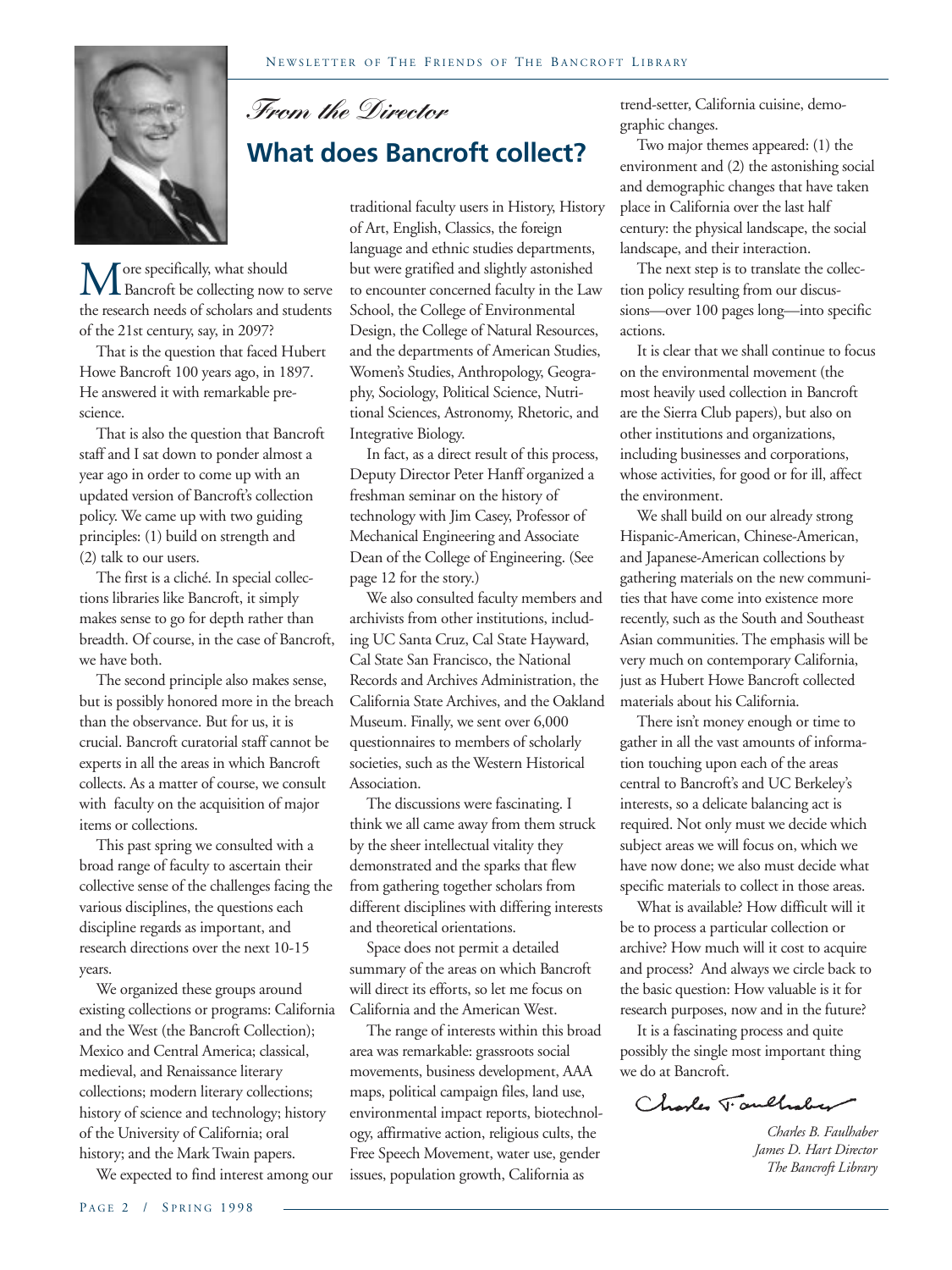#### **DeFeo and Connor** *continued from page 1*

mentally, emotionally—and to have to pack up at a time when I almost had it—was too much to bear."

Upon her return, DeFeo settled in San Francisco and soon became a major force in the lively Beat scene. She and her husband and fellow-artist, Wally Hedrick, turned their large Victorian flat at 2322 Fillmore Street into one of the major hot spots for bohemian creativity in the City. Poet Michael McClure and his wife, Joanna, lived downstairs. It was here that DeFeo created some of her most enduring works, including the fateful "The Rose," which she began in 1958 and was forced to complete when she and Hedrick were evicted in 1965.



*DeFeo in Larkspur in 1981*

Bruce Conner, artist and close personal friend of DeFeo, documented the removal of "The Rose" from Fillmore Street in his intimate and melancholy film, "The White Rose." Conner, who still lives and works in San Francisco, recently gave Bancroft correspondence concerning his and DeFeo's frustrated efforts to conserve and find a permanent home for her colossal masterpiece.

Conner's small but richly detailed collection also includes the paintencrusted reducing glass (the opposite of a magnifying glass) Jay used while working on "The Rose," photographs documenting various stages of the painting's development, photodocumentation of his own artworks primarily assemblages from the 1950s and early '60s and his haunting "Angel"



*Bruce Conner, 1995*

series of photograms from the '70s and exhibition catalogs. Conner felt that it was appropriate Bancroft should have his correspondence and photos about Jay because of her alumna status at UCB, her role as an important Bay Area artist, and, as he stated, "knowing the Bancroft would take good care of these materials."

Following the physical and mental collapse she suffered from creating "The Rose," DeFeo moved north to Larkspur and began to piece her artistic career back together. She joined the art faculty at Mills College in 1980, where she quickly gained a reputation as a committed and beloved teacher. It is sad to note that at the time of her death in 1989, DeFeo was poised to regain her once lofty stature in the art world. However, for artists working in the Bay Area, an aura of legendary greatness has always surrounded her.

While organizing the Conner and DeFeo papers, some interesting questions have arisen for Bancroft archival assistants Lisa de Larios and Dean Smith. Some items in DeFeo's correspondence are in the form of collaged postcards or photographs inscribed with notes or personal, cryptic messages. Does this make them manuscripts, or are they artworks? And how does the archivist preserve, house, yet make conveniently accessible such material?

In a recent conversation, co-executor of the DeFeo Estate Leah Levy said she was "excited by the prospect of how these materials will reveal more information on Jay DeFeo as an artist, her process in creating her art, and the art itself."

Committed to preserving the heritage of the Beat movement and its profound legacy in the cultural history of San Francisco, The Bancroft Library is expanding its collection scope beyond such stellar literary figures as Robert Duncan, Michael McClure, Joanne Kyger, Lawrence Ferlinghetti, and Jack Spicer to include artists' papers. This broader collection definition— to bring together again a circle of friends and colleagues—will offer a richer and more nuanced vision of cultural production on the West Coast during the Cold War era.

> *Dean Smith is a Bancroft staff member who was instrumental in obtaining the DeFeo and Conner papers.*



Two Hands Angel *by Bruce Conner from a copy photograph by Edmund Shea*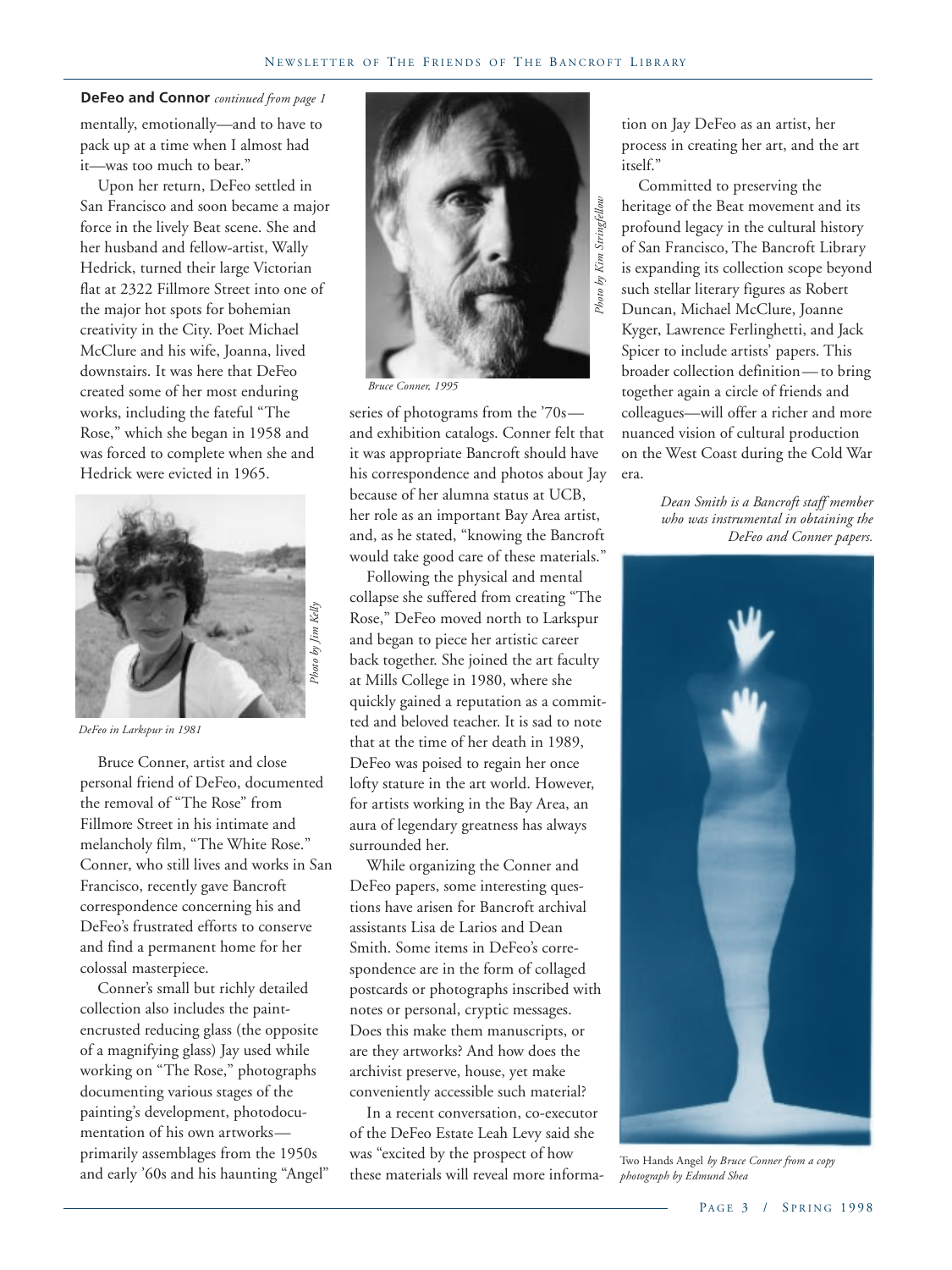### **New Acquisitions**

### **Louis Marie Prudhomme:** *Biographie universelle et historique des femmes célèbres mortes ou vivantes* **(Paris, 1830)**

Prudhomme's biography of famous women is especially valuable for its information on the women of the French Revolution. Prudhomme was the author of *Révolutions de Paris*, so he knew many of his subjects personally. *The Pauline Fore Moffitt Library Fund*

### **Thomas Marriott:** *Female conduct: being an essay on the art of pleasing. To be practised by the fair sex, before, and after marriage. A poem in two books.* **(London, 1760)**

This didactic poem laments the lack of women's education in 18th-century Britain. Marriott notes that women receive the first and last finishing strokes of education from their dancing master, which makes them easy prey for fops and beaus.

> *The Imogene and William Merrill Memorial Book Fund*



### **Album of postcard views of Petaluma, California, ca. 1907–1921**

Photographic postcards provide wonderful documentation of many locales in California in the early part of the century. This album includes photos of the chicken and egg industry for which Petaluma was well known, and views of the downtown area, commercial buildings, homes, parades, and shipping on the Petaluma River.

*The Edna Parratt Fund*



### **Luis de Paramo:** *De origine et progressu Officii Sanctae Inquisitionis, eiusque, dignitate & utilitate.* **(Madrid, 1598)**

To complement the recent acquisition of documents from the Mexican Inquisition, Bancroft purchased a copy of this first comprehensive history of the Inquisition. Paradoxically, the author was apparently too explicit in some of his statements—the work was placed on the Index of prohibited books.

*The Augusta M. Higginson Endowment*

### **Records of** *The Grass Valley Daily Union* **and** *The Weekly Union,* **1866-1937**

This amazing archive of the principal Grass Valley newspaper provides not only details about the operation and finances of the newspaper, but also a wealth of information about individuals, local businesses, advertising, local printing, and demographics. Included, for example, are subscription lists, hundreds of business letterheads, receipts, billheads, clippings of ads, circulation statements, and accounts. *The Peter and Rosell Harvey Memorial Fund* **Herbert Huncke Papers**

Chiefly editor's proofs of *Guilty of Everything*, the autobiography of Herbert Huncke, with holograph corrections. Huncke is credited with introducing the term "beat." He appears as a character in Kerouac's *On the Road*, Burrough's *Junkie*, and John Holme's *Go*. *State funds*

### **Thomas Manuel Fernández:** *Tratado legal, y politico de caminos publicos, y possadas, dividido en dos partes.* **(Valencia, 1755)**

The first study of the roads and inns of Spain, this work presents an excellent view of the infrastructure of the country in the mid-18th century, when both inns and roads were notoriously bad.



*The Evelyn Hemmings Chambers Fund in memory of Jerry Gamble Chambers*

### **Sara Diamond Collection on the U.S. Right**

This ongoing collection, already comprising over 75 linear feet, is the result of a 14-year documentation of the Christian Right and other rightwing movements by sociologist and author Sara Diamond (Ph.D. UCB, 1993). Gathered in the course of writing four books, the collection is probably the largest private collection of such primary source material and a significant complement to the library's Social Protest Collection.

*Gift of Sara Diamond*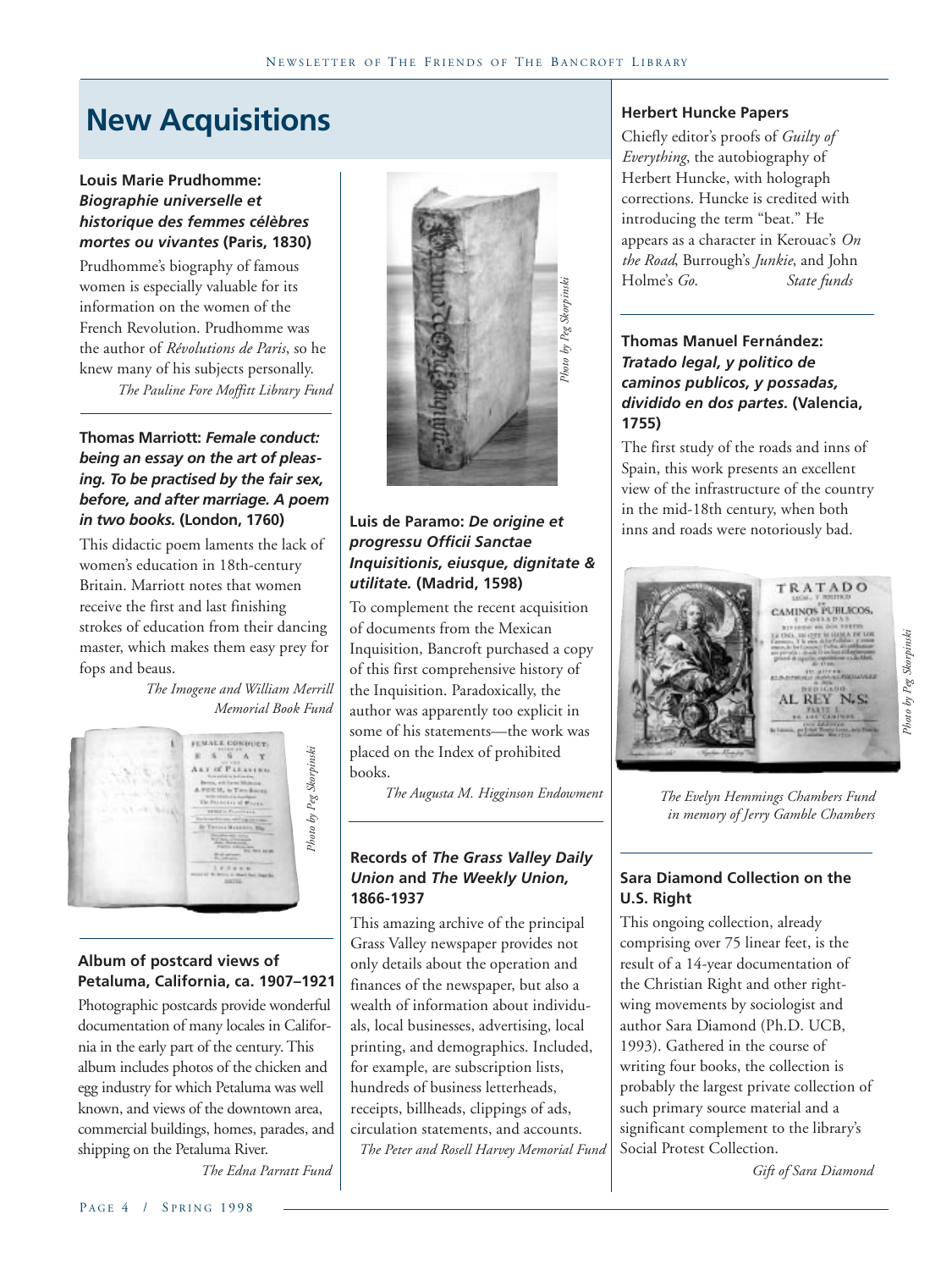### **Lizardi manuscript discovered** *—by Nancy Vogeley*

The Bancroft Library is one of the<br>world's richest repositories of<br>Mexican Independence materials world's richest repositories of Mexican Independence materials. Hubert Howe Bancroft bought much of them at auction in Europe when they were offered for sale after Maximilian's failed attempt at empire in the 1860s. Produced in the first decades of the 19th century, when Mexico was fighting for its independence from Spain, the collection was part of an accumulation taken from public and private libraries, ecclesiastical records, and booksellers' warehouses.

The major writer of that period, whom every student of Spanish-American literature knows as the author of Spanish America's first novel, was José Joaquín Fernández de Lizardi. Lizardi published that novel, *El Periquillo sarniento,* in 1816, in the midst of the colony's war against Spain.

*To my good friend Don Francisco Javier de la Peña. Congratulating him on his saint's day, 3 December 1822, His recognized [friend] Joaquin wrote the following sonnet*

*With the most sincere effusion of pleasure My poor Muse writes today; I do not know if it is Melpomene or Thalia, Nor if it should be festive or plaintive.*

*A true friendship dictates it A simple friendship that persistently To manifest itself would wish A chest of glass so that it might be visible.*

*I would want to wish for you happy days, Not the unfortunate days that we are living today. But, in short, may you live, [in] your continuing days*

*And enjoy pleasures which are even doubled In peace, health, honors and wealth. Oh! May God grant to you days of unlimited length.*

*This is the wish of your friend Joaquin Fernandez Lizardi.*

He also wrote plays and poetry and was an important social critic, with essays published in newspapers and political pamphlets.

My interest in Lizardi began in the 1970s when I was writing my Stanford doctoral dissertation on him. While seeking primary source materials, I worked at Bancroft every Thursday for a year reading the run of the *Diario de México*, a daily paper published in Mexico City from 1805 to 1812. Then Bancroft kindly accorded me user privileges as a member of the faculty at the University of San Francisco. Thus, over the ensuing years, I have returned to Bancroft many times for further research, working primarily with printed materials.

> Et mi buen amiss Den Brancisco La vier & la Pena Policionalela al Sia de raz Ade Diciembre & 1822 cido lozonia eseriban el Con la opision Al ouver mas or The right the in in allacomena, o as Palia, mirras lo dicra verda  $+$ milla Se court Daven los dias mining mon dias vivinos fin, vive, vive - los Tops riminary an ouver dualicados Con pac solut, honores O! Dios on de coron dias mur vu a

However, my most recent find is the kind of discovery that comes to very few scholars in a lifetime—an unknown manuscript of original poetry in Lizardi's own hand. Some years ago I requested a microfilm copy of a Bancroft manuscript which I had seen listed in *A Guide to the Manuscript Collections of The Bancroft Library* of former Bancroft director George P. Hammond. According to Hammond's index, one item—the last of six in the book—was written by Lizardi. But I had put the microfilm aside because of teaching pressures and only looked at it last October, when I was on sabbatical leave. There, in a neatly penned 154 pages, Lizardi had left an unknown, book-length manuscript. As part of the last poem, a sonnet dedicated to a friend, he had signed his name and

given the date, 3 December 1822 (see left). Further, he had provided an index, ordering the poems in the sequence he wished and thus structuring the whole.

The poems are fascinating. In them Lizardi satirizes the wealthy upper class as it took on French refinements fancy dress, dancing, etc. Yet he also attacks colonial practices such as racial stratification and immorality which discouraged marriage. He gives the examples of a Filipino woman and a man from Boston who pretend to be brother and sister so they can live together, and children from illicit unions referred to as younger brothers and sisters.

*continued on page 10*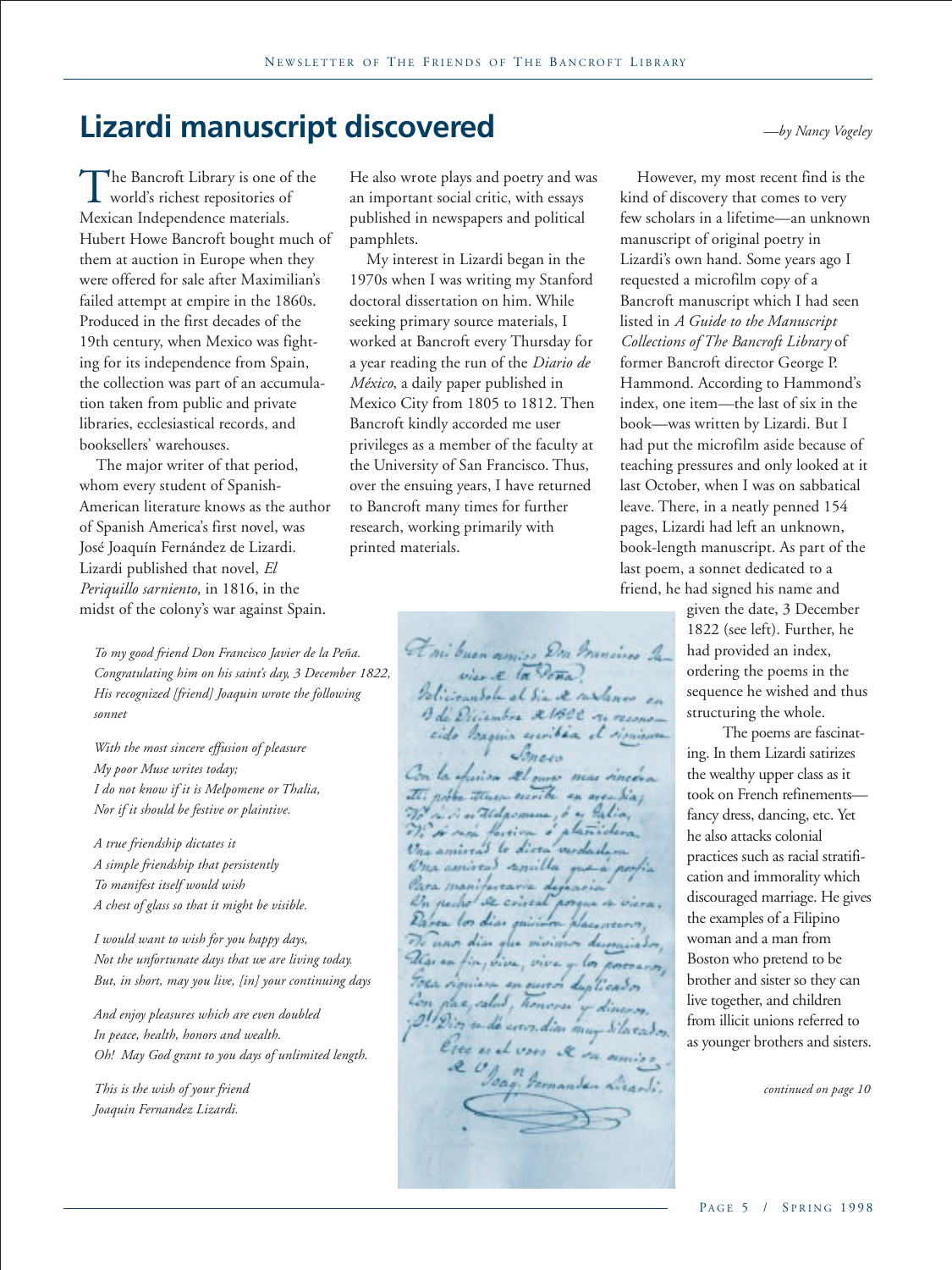*—by Arthur Verhoogt*

### **Papyri on the Internet**

Since I first visited The Bancroft<br>Library in 1993 to study its Te<br>Papyri for my Ph D dissertation, mu Library in 1993 to study its Tebtunis Papyri for my Ph.D. dissertation, much has changed. Not only is my dissertation finished and in press, but the papyri themselves have become media stars.

First, the Tebtunis Papyri (found at the town of Tebtunis in Egypt) have been included in the Advanced Papyrological Information System (APIS)—a consortium of six American universities (Berkeley, Columbia, Duke, Michigan, Princeton, Yale) and the Free University of Brussels.

The goal of this consortium is to make available in digital format the members' respective papyrus collections. In 1996, APIS received funding from the NEH for the first phase of this project, covering 1996-98. The largest portion of the NEH grant came to Berkeley, because here the work involves a great deal of conservation as well as digitizing papyri and making catalog records.

The Tebtunis Papyri were discovered by an 1899-1900 University of California archeological expedition funded by Phoebe Hearst. Found in houses, mummy cases, and crocodile mummies, the latter have captured special attention in the media. This is the largest papyrus collection in the U.S.—over 22,000 fragments—and in many respects the most prestigious. It contains many texts considered classics in the field of papyrology, including one of only two extant fragments of a play by Sophocles which was lost in the Middle Ages. The collection illustrates almost every aspect of day-to-day life in Greco-Roman Egypt, from roughly the third century B.C. to the third century A.D.

The Berkeley leg of APIS (Columbia is the head) involves three aspects: conservation, cataloging, and imaging.

The address of the APIS web site is: http://sunsite.berkeley.edu/APIS



The main problem regarding conservation of the collection is that in 1940 papyri published in the first three decades of this century (about 1,100 texts) were sandwiched between panes of a newlyinvented transparent plastic material called vinylite. The material seemed to have nothing but advantages (light, easy to store, unbreakable), but it has become apparent that it also has severe disadvantages, which have harmed the papyrus mounted in it. Vinylite is indeed unbreakable, but it is also quite flexible, which causes fragments of the relatively rigid papyrus to break off.

Another disadvantage is the static electricity that builds up between panes of vinylite, which also causes fragments to break off. In the past months, more than 100 fragments have been taken from their damaging vinylite 'sandwiches' and placed between panes of glass—the traditional and still the best means of conservation.

In 1940 the published part of the collection was also cataloged, but the information provided was very basic—just the call number, title, and date of the document. APIS aims to give much more information, about both the physical appearance (margins, writing, etc.) and intellectual content (summary, persons named, etc.).

In the past months, catalog records for over 300 texts have been compiled. Eventually they will be available in a separate, searchable database, but for now, 200 records are available through UC Berkeley's GLADIS and Pathfinder online catalogs.

On the imaging front, APIS has also been on the move: 100 papyri have been scanned at 600 dots-per-inch (dpi), although current Internet technology is not able to deal with the resulting enormous files. In the meantime, the images are made available at 150 dpi over the World Wide Web, but even this "low" resolution gives wonderful results.

In the immediate future, we will make available another 300 Tebtunis papyri and combine the various elements of the project into one database, which will allow searching and browsing through the collection both by image and by the accompanying catalog record. By June 1998, this should all be up and working on the internet.

After June 1998, everything is up in the air pending a grant proposal for the second phase of APIS, to cover the years 1998-2000.

For Berkeley, this would result in another 1,000 texts being rehoused in glass, cataloged, and imaged. Yet even with this progress, more than 20,000 fragments still remain, the precise contents of which have never been determined.

*Arthur Verhoogt is a member of the Papyrological Institute of the University of Leiden, the Netherlands, and, this year, Visiting Papyrologist at The Bancroft Library.*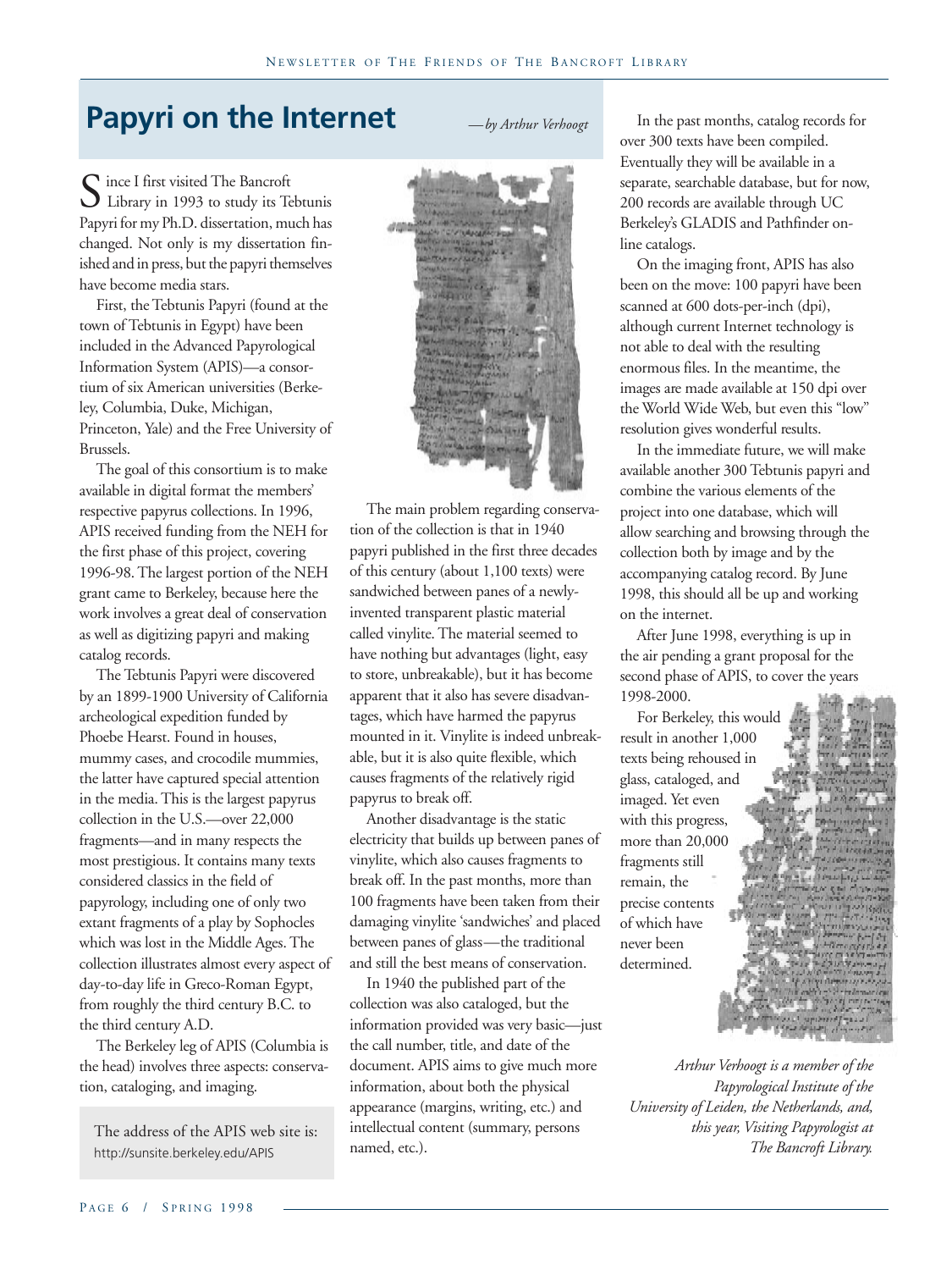## Towards a Renaissance in medieval manuscript studies **The digital Scriptorium**

*—by Merrilee Proffitt and Dr. Consuelo W. Dutschke*

The conjunction of "digital," which<br>conjures up a high-tech, 21st-cent<br>mode, and "scriptorium." a term specify conjures up a high-tech, 21st-century mode, and "scriptorium," a term specific to the Middle Ages—the place where scribes practiced their trade—seems at first an odd juxtaposition. What can lightningfast digital technology have in common with the painstaking, laborious process of copying and illumination that went into the production of medieval manuscripts?

What this rather odd pairing of words represents is a project that will bring the words and art of the Middle Ages to computer screens around the world.

The Digital Scriptorium now underway at Bancroft, in collaboration with Columbia University, will digitize and make available on the World Wide Web the two universities' medieval and early Renaissance manuscript holdings. Funded by the Andrew W. Mellon Foundation, the Digital Scriptorium will comprise a database of some 10,000 images by early 1998.

Images chosen from the two institutions' holdings in medieval manuscripts will represent almost 700 codices and 2000 documents from the 8th to the 16th century. These documents, which provide the basis for scholarship on the cultural heritage of western civilization, are crucial links to our past.

The project is intended as a prototype that will eventually allow participation of other institutions in the United States and Europe and provide virtual access to information about medieval manuscripts. An important aspect of the project is collaboration with other institutions to develop an SGML (Standard Generalized Markup Language) encoding scheme for manuscript descriptions. Bancroft was a lead participant in development of the Encoded Archival Description or EAD [see "Quill Pens to Pixels: Bancroft's Catalog Evolves," *Bancroftiana* No. 108], and brings that experience working with

SGML to this project.

Medieval manuscripts are the most numerous surviving artifacts from the Middle Ages. They preserve a large body of imaginative literature and scientific knowledge from antiquity to the age of print. They contain more well-preserved artistic works than do the panel paintings, frescos, and sculptures of the entire Middle Ages. And yet, for all their importance, because of their inaccessibility they have received relatively little attention from the general public and only sporadic study from the scholarly community. Unique, easily damaged, and often of enormous value, they are usually available only to scholars who can gain access to the manuscript reading rooms of the institutions that hold such treasures.

The Digital Scriptorium will change this situation dramatically, making the manuscripts available to anyone with an Internet connection. Broad availability of illuminated manuscript pages has obvious implications for medieval studies and art history, but can also be used in elementary and secondary schools as ready illustrations of life in the Middle Ages.

Of course, the Digital Scriptorium will also enhance the scholarship of those who already have access to these ancient gems. Academic readers of medieval manuscripts will certainly increase in number as a new generation of scholars is trained in the use of these primary sources. Courses on paleography (the study of ancient writing), generally limited to a handful of major research universities, can now be taught at institutions that do not have their own collections of medieval manuscripts.

A current example illustrates this point. A paleography course at Rutgers University is integrating virtual and actual manuscripts for its study of pre-gothic script. Since Rutgers has no manuscripts of this date, the students are each assigned

an image from Columbia's on-line prototype that includes examples of beneventan, visigothic, pre-carolingian, and carolingian hands. The students and their professor will then go to Columbia where each student will have a brief study period with the genuine manuscript. Availability of the on-line manuscripts will give the students more time for study both before and after their relatively brief viewing of the real thing. Students may also browse the on-line images at their leisure.



One of the goals of the current grant is to determine the cost to scholars of locating and studying manuscript materials important for their research. If the Digital Scriptorium can save scholars time and money, will they be willing to help finance expansion of the project by paying for access to it, either individually or collectively, through institutional site licenses?

Digitization projects are expensive, and the amount of money available to institutions, either from internal sources

*continued on page 10*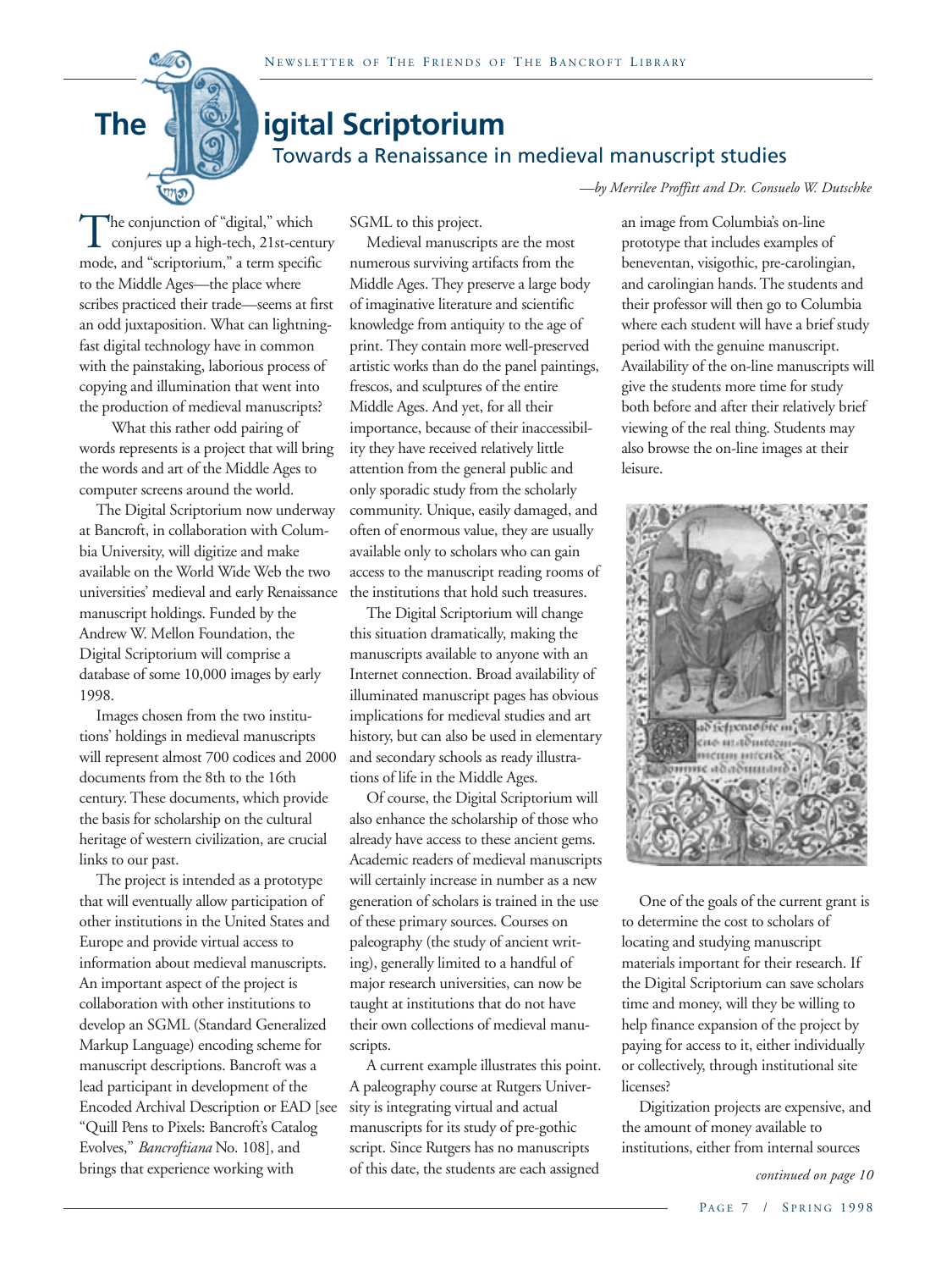### **Robert Frost Collection includes photos inscribed by the poet**

N EWSLETTER O F T H E F RIENDS O F T H E B ANCROFT L IBRARY



 $\prod_{\mathsf{im}}$ magine looking at a 50-year-old photograph of an apple tree. On the image is a spidery fountain pen inscription: "Apples I didn't pick upon some bough/ but I am done with apple picking now. R.F. to L.M."

The man who wrote these words and the person for whom they were written are done with apple picking, with writing, and with collecting. The R.F. in these lines is none other than Robert Frost, who inscribed the photo to his friend and chronicler, Louis Mertins.

The Bancroft Library's Louis Mertins Collection of Robert Frost contains many rare and important items, including some 30 photographs. Many of these pictures are of Frost and are inscribed by Frost to Mertins. Others are scenes from Frost's life, including his homes and haunts: Little Iddens in England; the garden at Ripton, Vermont; and Derry Farm in New Hampshire.

This collection and its unique inscriptions caught my eye while working on a project funded by

P AGE 8 / S PRING 1998

NHPRC (National Historical Publications and Records Commission) to create online collection level catalog records for the pictorial collections at Bancroft.

One of the highlights of the survey was opening a folder to find photographs taken by Mertins bearing lines of verse in Frost's hand. Most of them are also annotated on the back in Mertins' hand. One example is a photo of a tree at the edge of a meadow captioned, "Tree at my window/ window tree R.F. to L.M." with Mertins' note, "Leaning birch at Frost's Derry Farm."

Another is a photograph of a stone wall and trees, inscribed "Something there is that doesn't love a wall. Robert Frost to Louis Mertins," and on verso, "The wall at the Derry Farm – made famous in 'Mending wall'."

John Bruns there there due ut t



*—by Charis Baz Takaro*

One of Frost's well-known poems appears illustrated by a photo of a dirt road under a canopy of trees captioned, "Two roads diverged in a yellow wood. R.F. to L.M." with Mertins' note, "The Road not Taken at Derry Farm."

Louis Mertins was a poet and admirer who became Robert Frost's friend and frequent host from 1932 until Frost's death in 1963. Throughout their friendship Mertins kept a diary of their conversations, which formed the basis for his 1965 biography of Frost, *Robert Frost: Life and Talks-Walking,* which includes some of these photographs without their inscriptions. Mertins and his wife, Esther Nicolene Mertins, also published a critical bibliography, *The Intervals of Robert Frost,* in 1947.

In 1958 the Mertins presented to the University of California a large and

> varied collection of Robert Frost material during a University meeting at which Frost was the keynote speaker. It included manuscripts, letters, signed first editions, Christmas cards, ephemera, and these photographs bearing inscriptions. Mrs. Mertins has added to this collection at various times since 1958, most recently in 1987.

 Charles Faulhaber, Director of The Bancroft Library, suggested I solicit expert opinion about the place of this material in the documentation of Frost's life and work. Writing to one person opened the gates to communication with many. All indicated that in their collections of Frost photographs (containing many more Frost images than the Mertins collection), the few that are signed bear little more than a signature or initials.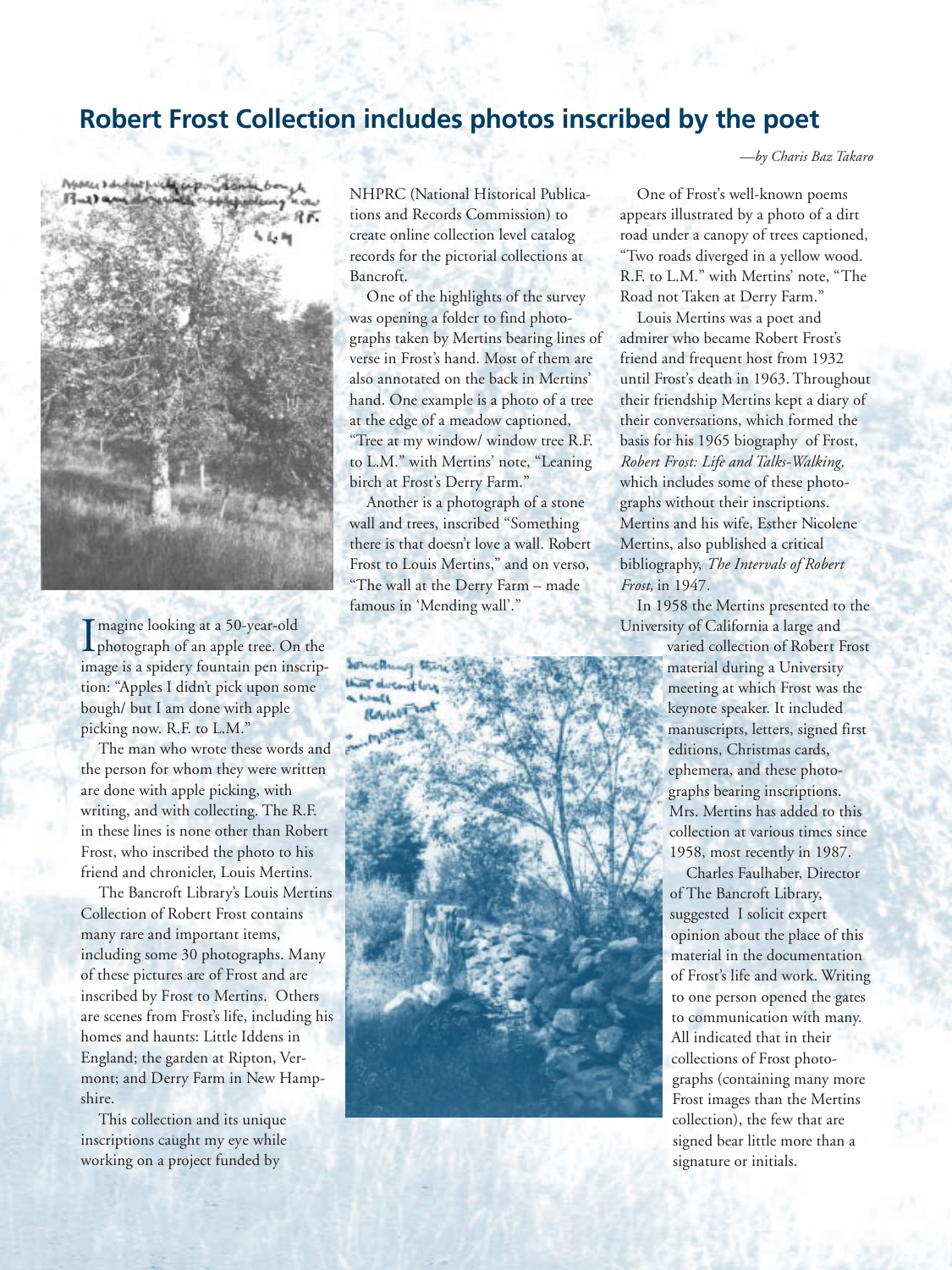

*Robert Frost in 1935*

Peter J. Stanlis, Distinguished Professor of Humanities, Emeritus, Rockford College, Rockford, Ill. wrote: "[The collection is] quite different from the photographs in the large collections on Frost in the Dartmouth College libraries, the Amherst College Library, the Jones Library in Amherst, and the University of Virginia Library. Your holdings have far more photos actually signed by Frost. . . . Also, Frost did not usually inscribe lines from his poems on photographs. . . . I believe that the Mertins collection is important partly because it is unique in having so many items signed by Frost. It is a vital part of the iconography of Robert Frost.'

Donald G. Sheehy, editor of *Robert Frost Poems, Life, Legacy* (a CD ROM), added: "I would say it is very unlikely that any other such body of material

exists. Frost did, of course, sign and occasionally inscribe photographs of himself for friends and collectors, but not with lines or paraphrases from the poems as he would for books."

N EWSTER O F T H EWSLETTER O F T H ENDS

All the Frost experts confirmed that photographs inscribed by Robert Frost are quite rare, and that photographs bearing lines of verse are almost unheard of. While this is surprising, it does confirm the importance of the Mertins collection as a whole.

As a Bancroft staff member, one of the most rewarding aspects of the NHPRC project was looking at the pictures themselves as part of our cataloging work flow. Without this hands-on human interaction with the collections, important details like the inscriptions on the photographs in the Mertins collection might have gone unnoted.

Faulhaber, himself a literary scholar, underscores the importance of this collection for scholarship: "Materials





like these are extremely significant, even though critics have long since abandoned the notion that there exists a one-to-one correspondence between an image, a place, a building, and their literary representation. It is still important for us to know, with as much specificity as possible, the physical realities that inspired a writer, particularly a poet like Frost, whose work is rooted in the austere landscapes of New England."

*Charis Baz Takaro is an Electronic Publishing Assistant in Bancroft's Technical Services unit.*

yucin

PAGE 9 / S PRING 1998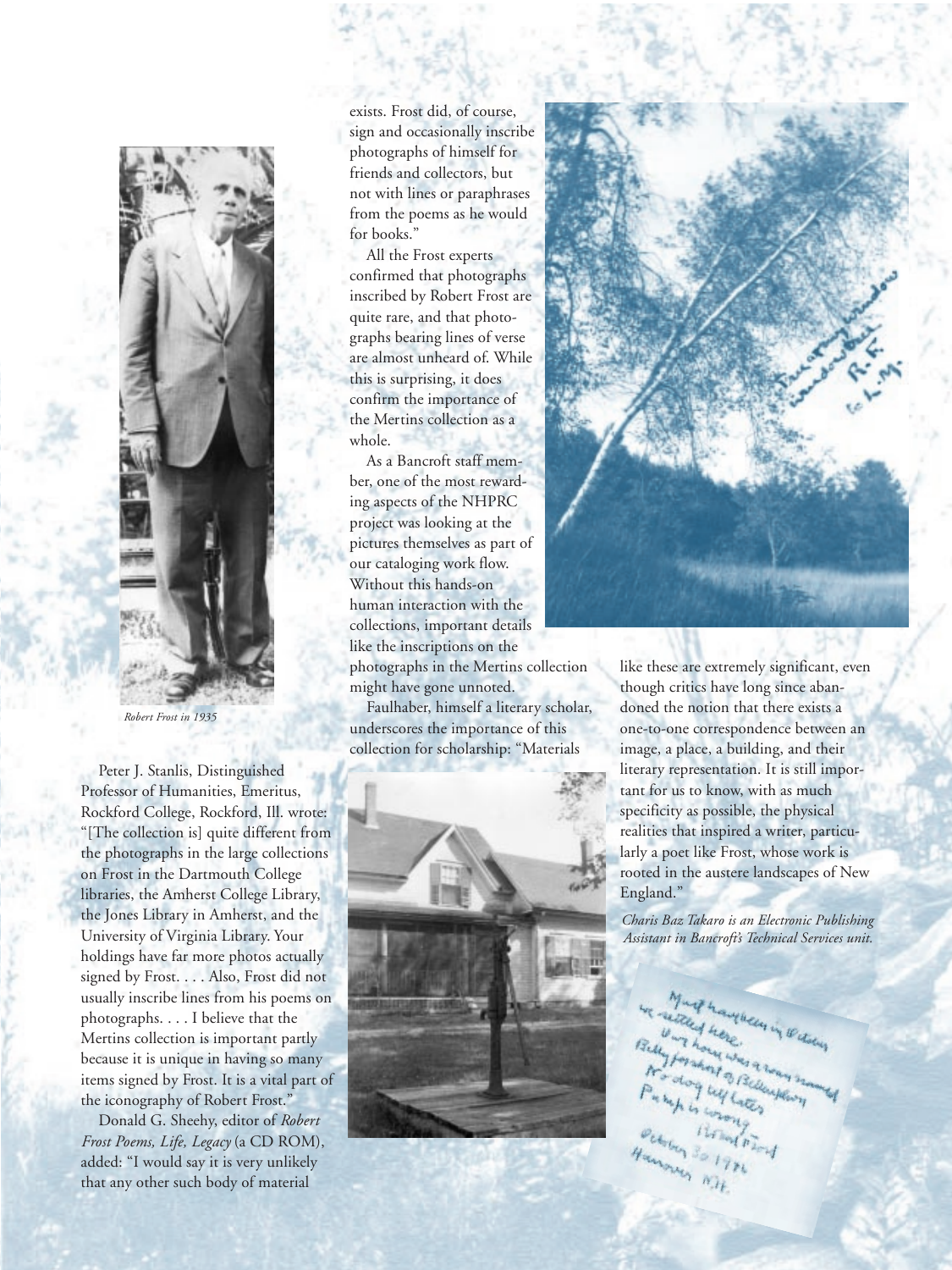Several facts are significant. The poems, some known but most unknown or known only by their titles, date from 1810-1811, a period of censorship in the colony. They are perhaps evidence of a long-lost book Lizardi's bibliographers have searched for. The date of the manuscript's compilation in 1822 is interesting because Lizardi was excommunicated at that time as a result of having published a pamphlet ostensibly in support of freemasonry.

Beyond the specific example of Lizardi and the Mexican historical experience, however, the manuscript opens up the broader question of the role of manuscript literature in a colonial society struggling to become a nation.

In an essay which will accompany the poetry manuscript when it is published by the Universidad Nacional Autónoma de México (UNAM), I ask what use was made of this private kind of writing. First, politically sensitive ideas were frequently circulated only in manuscript. Handwritten copies, often of religious items, were also produced for people who could not afford to buy books. And men of the new sciences (botany, physics, etc.) wrote one another letters in a careful, footnoted format which suggests that they wanted these letters to be printed later, after censorship had ended and intolerance had dissipated.

The discovery of Lizardi's manuscript at Bancroft has already caused a stir among Hispanists throughout the United States and Mexico. Lizardi is Mexico's first national writer and thus has become a symbol of nationhood. In Juan O'Gorman's mural in the Chapultepec Palace, he is depicted alongside Miguel Hidalgo and José María Morelos, fathers of Mexican independence.

> *Nancy Vogeley is a Professor of Spanish at the University of San Francisco.*

### **Lizardi** *continued from page 5* **Scriptorium** *continued from page 7*

or in the form of grants, is limited. The economic study that is part of the Digital Scriptorium—being carried out by Malcom Getz, Professor of Economics at Vanderbilt University—will allow us to propose a sound business plan to ensure the project's long-term viability as other institutions join Berkeley and Columbia. Without such long-term viability, the effects on scholarship will be limited, regardless of the Digital Scriptorium's technical success.



Despite the new-fangled technology, the Digital Scriptorium has its roots in the traditions of scholarship on the Middle Ages—a field that has always taken advantage of the technology of the day.

The advent of printing allowed reproduction of hand-engraved facsimiles of manuscripts. Plates from the 18th and 19th centuries are often surprisingly beautiful and accurate, especially given the fact that the artist had to engrave mirror images of the script. By the late 1800s, photography and photo-lithography provided much more precise reproductions. For the first time entire manuscripts—not samples—were reproduced. More recently microfilm, color photography, and laser-scanned facsimiles have aided scholars in comparing codices.

Continuing this scholarly tradition, the Digital Scriptorium is applying modern technology to these ancient codices and fragments. Internet access brings all the

advantages of previous technology, and more. Digitization of the originals is inexpensive enough for the project to digitize at least one image (and in many cases several), in color, from each item in the collection.

Publishing on the Internet brings its own "virtual" advantages as well. Images from books that now sit on shelves 3,000 miles apart can appear together on the screen. The Digital Scriptorium will recreate that moment in history when like books were together, whether in a single room, town, or country.

A dramatic example of such a discovery illustrates the potential of the technology. BANC MS UCB 87 at Bancroft, with texts on Alexander the Great, and Plimpton MS 169 at Columbia, with calendar verses, were both copied in the south of France by Antonius Vicentius in the 1440s, but we did not know this until images from the two manuscripts were compared side by side on the computer screen. Antonius's execrably idiosyncratic handwriting and the identical erosion of the two manuscripts' paper corners leave no doubt that they initially formed part of the same volume. This type of analysis will be possible from a computer terminal, without traveling to Berkeley or Columbia.

The accessibility of the Internet to the general public, students, and scholars; numbers of images available; the potential to document and make available a large range of manuscripts; the advantages of color reproduction—all these will make the Digital Scriptorium a powerful new tool that will lead to a Renaissance in the study of medieval manuscripts.

 The Digital Scriptorium Web address is sunsite.berkeley.edu/Scriptorium

> *Merrilee Proffitt is a Digital Library Development Specialist at The Bancroft Library and project manager of the Digital Scriptorium at Bancroft.*

*Dr. Consuelo W. Dutschke is Curator, Medieval and Renaissance Manuscripts, Rare Books and Manuscripts Library at Columbia and project manager of the Digital Scriptorium there.*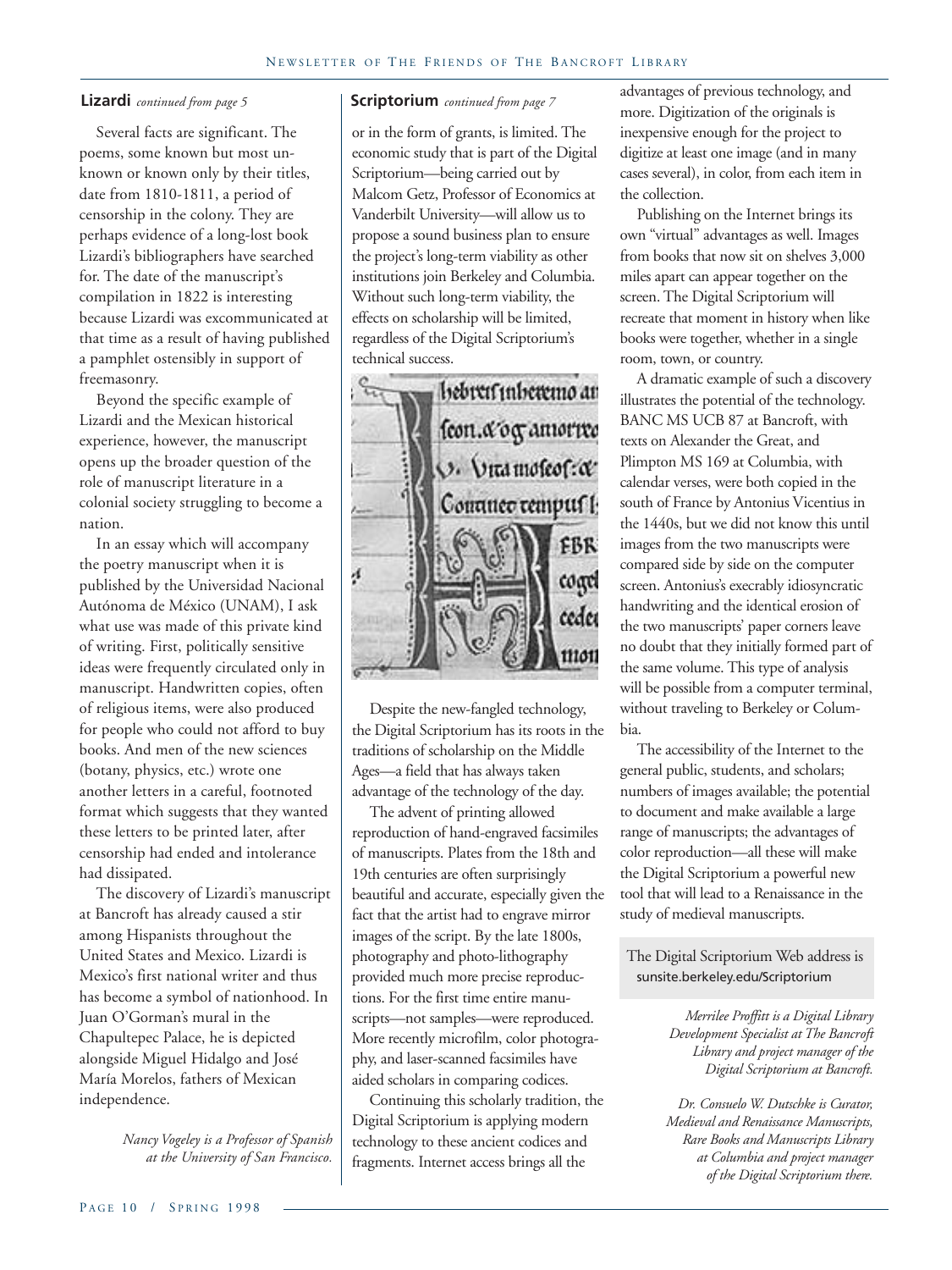### **Bancroft Fellows research images of the American West, history of Mexico's Cora Indians** *—by Julia Sommer*

Each year, Bancroft selects two<br>Ph.D. candidates to be Bancr<br>Fellows They receive \$9.500 plus Ph.D. candidates to be Bancroft Fellows. They receive \$9,500 plus fees and insurance to pursue research at Bancroft crucial to completing their dissertations. This year's fellows are Elizabeth Beckenbach Leavy, art history, and Richard R. Warner, Jr., ethnohistory.

The working title for Leavy's dissertation is "The Best Possible Representation: Illustrating the West in John Muir's *Picturesque California*," which refers to the 1888 book edited by John Muir and illustrated by both Eastern and Western artists. It includes 35 essays by 16 authors, including Muir, and more than 600 illustrations.

In the preface, Muir describes the collection as the "best possible representation of the Marvelous Scenery and Sublime Natural Wonders of this unique region." This—his sole project in which word and image are given equal standing—has until now been studied only for its text, says Leavy. She hopes to answer the question, "what image or images of the West was he trying to present to a national public?"

"I'm interested in how the West was visually created, " says Leavy, a native of Los Angeles. "Eastern artists tended to



*Elizabeth Beckenbach Leavy with a copy of the 1888 book "Picturesque California," edited by John Muir.*

have very romantic notions of what the West was like. The increasingly industrialized East wanted the West to remain rugged, individualistic, and non-industrialized."

Leavy also plans to find out just how involved Muir was in *Picturesque California*. "Muir was fighting to protect California's environment at the time, and I'm intrigued by how these romanticized images of the West figured in that project," she says.

Leavy started using Bancroft as soon as she arrived on campus in 1992 as a graduate student. Her M.A. was on a 12th-century bronze bust of German Emperor Frederick Barbarosa, which was later used as a reliquary for the hair of John the Evangelist. Then she became fascinated by Buffalo Bill's notebook and the letters of Charles Christian Nahl, a German artist painting the Gold Rush.

"Bancroft has an abundance of resources, both primary and secondary" she says. "There are huge amounts for an art historian studying the American West to pore over, images to look at."

**Rick Warner** is working towards his Ph.D. in history at UC Santa Cruz. His dissertation topic is "An Ethnohistory of the Coras of the Sierra del Nayar (Mexico), 1600-1830."

The Cora Indians, still very much in existence just north of Puerto Vallarta, were one of the last Indian tribes conquered by the Spanish—if they ever were conquered. No scholarly history of the Cora has been written, and Warner is finding a wealth of information at Bancroft to flesh out his studies, especially in the Bolton Papers.

Herbert Bolton, director of The Bancroft Library 1920-40 and professor of history 1911-40, supervised more than 100 Ph.D. dissertations. He and his students were the first historians systematically to research the Mexican-American borderlands. Warner is working his way



*Rick Warner with a 1785 map made by a Spanish policeman of Nayarit Province—home of the Cora Indians.*

through these papers, including the writings of missionaries, political and military men, and even some dictations by the Indians themselves. "In my more romantic moments, I feel like I'm one of Bolton's students, a few generations removed," he says.

The Coras weren't conquered until 1722. "They were a fiercely independent tribe, and it was very hard to reach them," explains Warner. "It's still hard to reach the Coras, and they're still suspicious of outsiders. They have a long, mysterious history."

After receiving a B.A. in Religious Studies from the University of Vermont, Warner came West, ending up as executive chef at the upscale Casa Blanca restaurant in Santa Cruz. It was there, thanks to a largely Mexican kitchen crew, that he became interested in Mexico and its cultures.

"Bancroft has incredible collections people have no idea what's here," he marvels. "It's a huge resource for northwest Mexico and western America. The amount of microfilm is astounding. There are thousands of pages here I need to read, thanks largely to the commitment of UC Berkeley historians at the beginning of the century."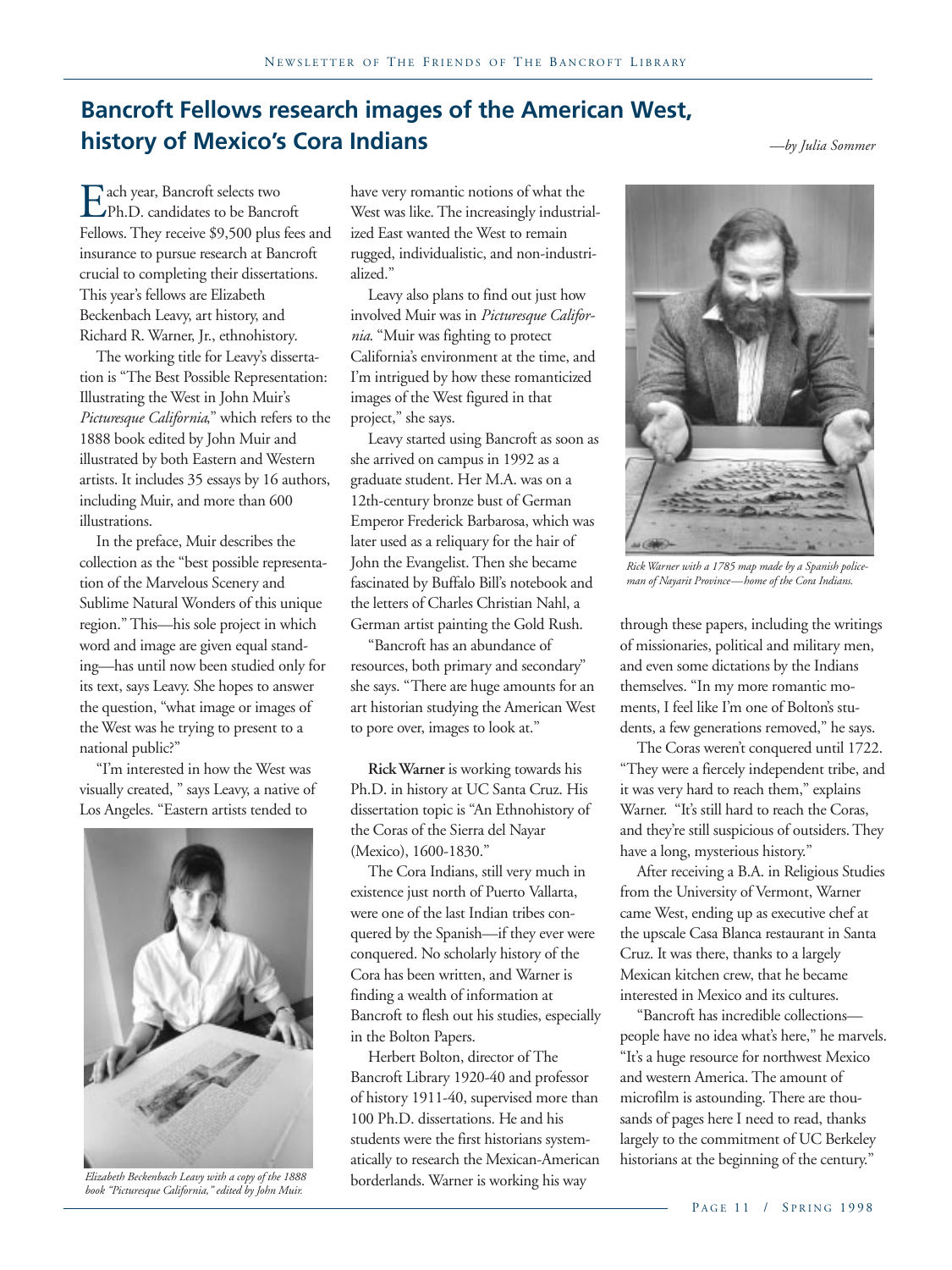### **Freshmen discover the wonders of Bancroft**

Not too many freshmen get to<br>fondle the gold nugget that s<br>the Gold Rush, pore over Nobelist fondle the gold nugget that started the Gold Rush, pore over Nobelist E.O. Lawrence's private papers (including a file labeled "atom bomb"), and examine Egyptian papyri dating from 2,500 B.C. that describe antidotes for crocodile and asp bites.

But these are just a few of the items that the 14 students in "Engineering 24: Sources of Science, Engineering, and Technology" get to see first-hand in a freshman seminar co-sponsored by The Bancroft Library and the College of Engineering.

Moving force behind the seminar is James Casey, Professor of Mechanical Engineering and the College of Engineering's Associate Dean for Interdisciplinary Studies. He got the idea at a meeting of Bancroft's Committee for the History of Science, chaired by Peter Hanff, Deputy Director of Bancroft, who is coteaching the seminar.

Engineering then hired a professional historian of science—Glenn Bugos, who has a Ph.D. in the history of science, technology and business—to round out the teaching triumvirate. (Bugos has become familiar with Bancroft's collections while working for such clients as Dreyer's Grand Ice Cream, BART, and venture capital firms.)

*—by Julia Sommer*

Students have also benefited from guest lecturers, including Sally Hughes, Bancroft's oral historian of science and medicine; Karen Lewis, Hewlett Packard's archivist; and Steven Shackley, a research archaeologist at the Hearst Museum of Anthropology, where the class took advantage of his expertise on Native American culture.



*Freshmen Lily Tsai and Mike Li examine an assayer's scale from the 1850's with Bancroft Deputy Director Peter Hanff. It holds one of the gold nuggets that started the Gold Rush.*

"This class is a sophisticated kind of 'show and tell' using Bancroft source materials," says Bugos. "Students learn how and why scientists generate different types of paper over their careers to communicate with various audiences, why the papers are saved and indexed, and how to use them to generate history. We want students to learn about the spectrum of resources on campus and to understand the history of their new, temporary



*The freshman seminar, "Sources of Science, Engineering, and Technology," meets in Bancroft's elegant Jean and Irving Stone Seminar Room.*

home—and to feel the excitement that comes from holding history in your hand and reading dead people's mail."

Students have passed around the Audograph (precursor to the vinyl record) of Kroeber's famous lecture on human sexuality; Otto von Guericke's 1672 book on the vacuum, *New Magdeburg Experiments*; and M. Clairaut's 1743 *Theory of the Figure of the Earth.* A written and oral presentation based on source materials is required of each student.

Freshman Michael Nguyen says: "I was surprised at how interactive the class is compared to other freshman classes. We actually get to speak to the instructors and participate in our own course. I enrolled to get an extra unit and out of general interest—I wanted to take at least one course to help me explore options for my major. Getting to see primary sources is cool."

"This was a chance to go right to freshmen while they're still enthusiastic and young and have open minds," says Casey. "It's an opportunity to educate them about Bancroft's marvelous holdings, and for Bancroft to reach out to them."

Casey first used Bancroft in the '70s while working towards his Ph.D. at Berkeley. He remembers tracking down an original copy of Galileo's 1638 *Two New Sciences,* in Italian, about dynamics and strength of materials. "I was thrilled to see and touch the real thing," he recalls.

When he returned to campus as a professor in 1990, Casey used Bancroft almost every day while researching an historical paper on Clairaut's hydrostatics. Most recently he has used the library's 19th-century science collections to write a paper on the great French engineer, Saint-Venant.

Engineering 24 is just the first in a series of source material seminars that Casey and Hanff are planning for freshmen. It will be repeated spring semester.

*Julia Sommer is a Principal Editor with the Public Affairs department at UC Berkeley and editor of Bancroftiana.*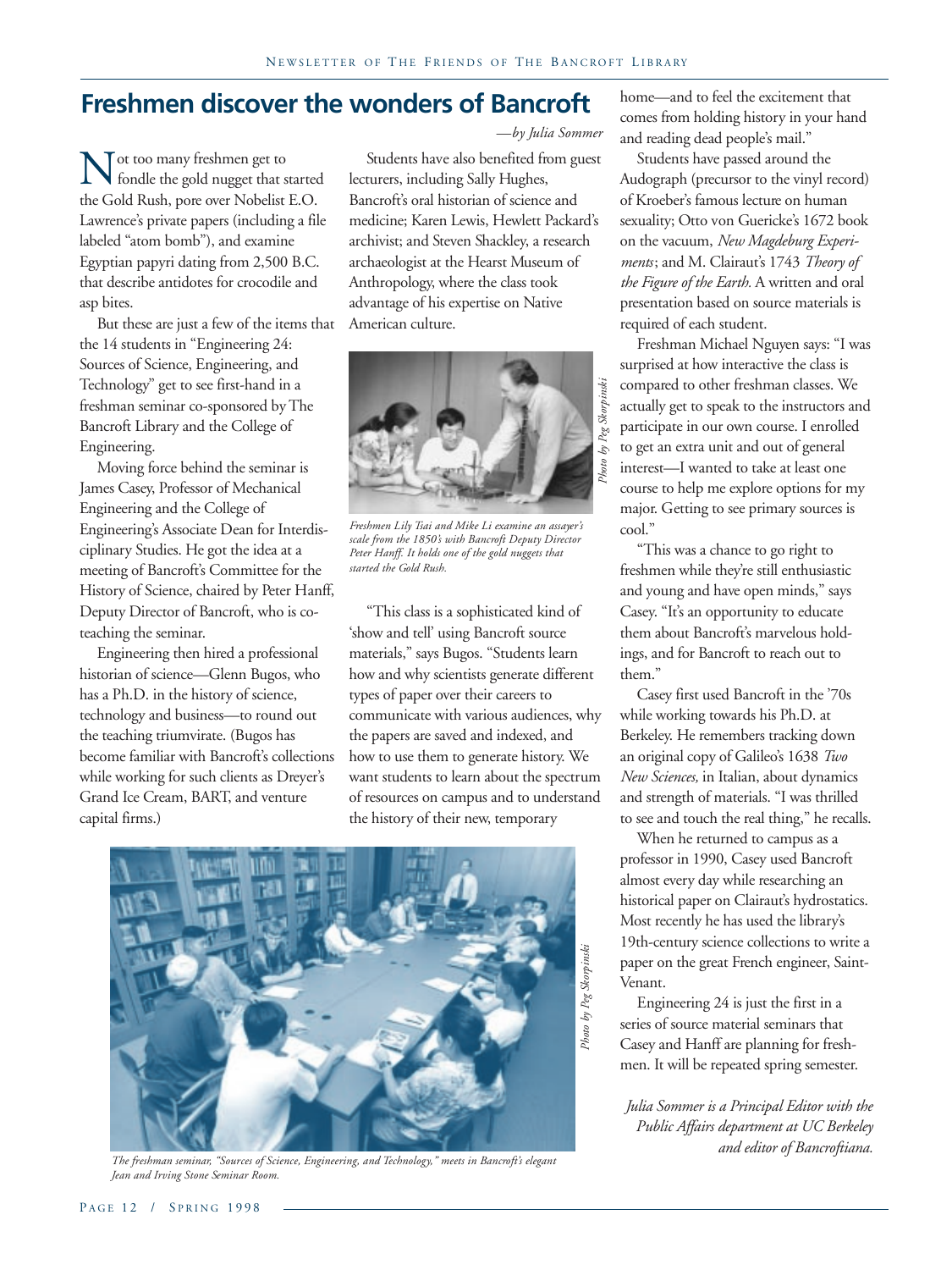### *Bancroft staffer in the spotlight*



Interesting stuff and interesting people"<br>
are the two main reasons Bill Roberts<br>
loves his job as University Archivist—only nteresting stuff and interesting people" Lare the two main reasons Bill Roberts the fourth person to hold this post since UC was founded in 1868.

Working at The Bancroft Library since 1966, where the Archives are located, Roberts was honored Nov. 20 by the Librarians Association of UC-Berkeley with the Distinguished Librarian Award for 1996-97.

Says Peter Hanff, Deputy Director of Bancroft: "An amazing thing about Bill Roberts is not only his vast knowledge of the content of Bancroft's large and complex collections, but his habit of constantly exploring parts of the collections he has never before encountered. That knowledge makes him an intimidating colleague, but one who is always ready to help in tracking down the most obscure items for a researcher or a colleague."

The University Archivist is charged with gathering, conserving, cataloging, and making available anything to do with the University's history. At the moment, Roberts estimates this includes 20,000 volumes, 25,000 photos, 4,000 architectural drawings, and a linear mile of records—not to mention artifacts like the football from the 1923 Big Game, junior "plug" hats from the turn of the century, a 1914 baseball uniform, and Clothilde

Grunsky's 1915 University Medal, delivered in person by Grunsky when she was in her 90s.

The Archives also house yearbooks, catalogs, and regents' records covering the past 130 years, President John F. Kennedy's autographed speech from Charter Day 1962, student scrapbooks, correspondence of UC presidents and

chancellors, and the papers of well-known faculty, such as 1939 Nobelist Ernest O. Lawrence. (Roberts also served as Acting Curator of Bancroft's History of Science Manuscript Collections 1993-96.)

All this "interesting stuff" takes up about 3,500 square feet on the seventh tier of Bancroft (a dim warren packed with UC memorabilia) and an almost equal space at the library's Richmond Field Station storage facility. Bancroft users may request any of it to examine in the Heller Reading Room.

For instance, UC President Emeritus Clark Kerr is currently using the Archives to write his memoirs. Members of the public have requested UC president's office records involving radiation on human subjects. Native Americans frequently consult the Ethnological Documents Collection, which includes fieldwork by Alfred Kroeber's assistants and students, in reclaiming their history and language.

From 1991 to 1995 Roberts also served as Acting Curator for Bancroft's Pictorial Collections, numbering about 3-1/2 million images. With a \$350,000 grant from the National Endowment for the Humanities, he supervised the recently completed California Heritage Project, which involved digitizing 25,000 images for the web (at http://sunsite.berkeley.edu/ calheritage/). Another grant has funded a

physical survey of the collection—mainly photos, but also daguerreotypes, lithographs, and paintings—resulting in catalog records for 3,300 pictorial collections.

One of Roberts' big accomplishments has been getting Archives material catalogued and online as part of GLADIS, the UC Berkeley online catalog. Before, only the Archivist knew where to find all that interesting stuff. Researchers had to know to ask.

There hasn't been much turnover in University Archivists. In 1874, President Gilman ordered a University Archives be established. The legendary Joseph C. Rowell was archivist 1874-1938. After World War II, May Dornin, who had worked for Rowell, took over the post. In 1964, UC President Clark Kerr ordered that archives be established on each campus "for the preservation of permanently valuable historical records"; Jim Kantor assumed the post at Berkeley. When Kantor retired in 1983, Roberts, who had worked at Bancroft since 1966, took over.

One of the more interesting collections started by Rowell in the 1930s was the Sather Gate Handbill Collection. In those days, Sather Gate marked the edge of campus and students espousing political views had to do so off campus, i.e., just outside Sather Gate. That only ended with the Free Speech Movement in 1964, which in turn produced an abundance of handbills for the collection. "We haven't added much since the '70s," Roberts observes.

Born in San Francisco, Roberts grew up in San Leandro and Pleasant Hill. He received his B.A. from San Jose State University in 1961, then came to Berkeley—first as a graduate student in French and Romance Philology (M.A. '63), then as a library assistant at Bancroft, and finally as a library student (M.L.S. '68).

*—by Julia Sommer* Roberts' sonorous baritone is familiar to thousands of people both on and off campus who have phoned the Archives for bits of University history (he sings with the Faculty Club Monks Chorus). So is his wry sense of humor and good-natured exasperation at his never-ending backlog of work.

"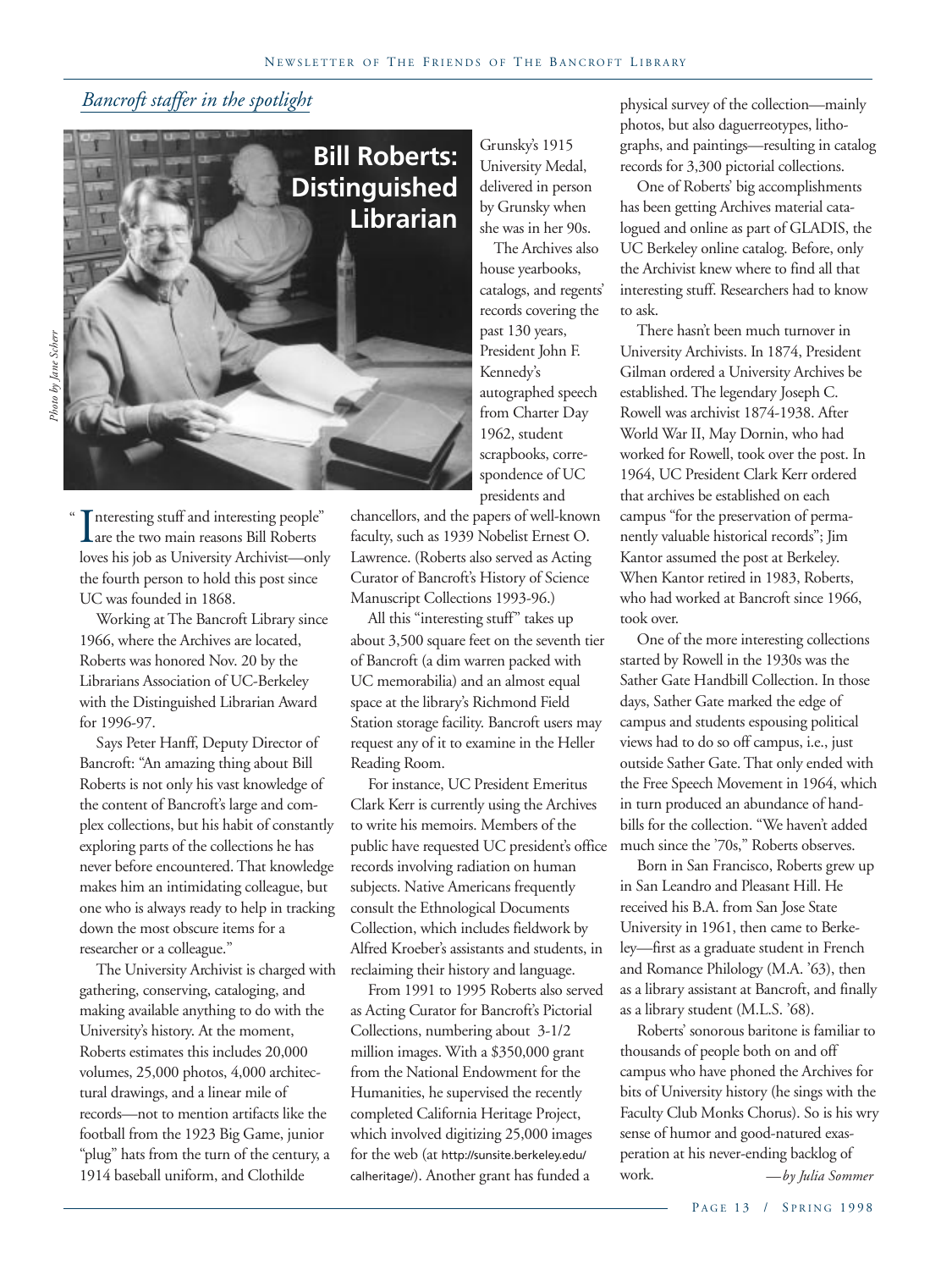### *From the Regional Oral History Office (ROHO)*

### **An Oral History of Jack Stauffacher** *From letterpress to computer-designed fine printing*

With the exception of a tour of duty<br>in the United States Army during<br>World War II. Jack Werner Stauffacher ha in the United States Army during World War II, Jack Werner Stauffacher has been a printer and book designer for nearly 60 years—a career that began in 1936 in a small studio at his home in San Mateo, California and that continues to this day at his Greenwood Press in San Francisco.

His longevity and productivity have called for a sequel to his first ROHO oral history, *A Printed Word Has Its Own Measure* (1969), which covers roughly the first half of a truly distinctive career. In it, Jack observed that we must understand the new technology in order to continue producing attractive printing. He proved to be extraordinarily prescient. With the advent of the computer, a new technology has emerged that has profoundly affected, for both good and bad, the making of the printed page.

Much of Jack's effort during the past decade has been directed not only at understanding the new technology, but informing it. Committed to the best of the past, Jack has brought to bear his mastery of the history of typefaces and design and his long experience as a practicing printer. A printer-scholar, his aim has been to refine the computer's potential.

Particularly noteworthy are the supplements to two of his important publications,

*Phaedrus* by Plato (1977) and his edition of Horace's *Odes* (1990). These supplements, *A Search for the Typographic Form of Plato's Phaedrus* and *The Continuity of Horace*, illustrate Jack's search through earlier exemplars of these works in manuscript and printed form for his final solution to their design.

Jack's chief collaborator in coming to terms with the computer has been Sumner Stone of Stone Type Foundry Inc. and formerly of Autologic and Adobe Systems, where he was director of type design. Among Stone's achievements are his contributions to the very successful digitization of such historic typefaces as Bodoni, Caslon, and Garamond and a strikingly beautiful collection of Bodoni ornaments. As Jack notes in his oral history, digitization, when properly manipulated, provides, as did punchcutting, for the proportional design of a typeface.

Stone has also digitized the Janson typeface (now called Kis/Janson)—Jack's favorite. Jack's affair with this typeface began in the 1950s when he acquired the Janson foundry type cast from original matrices by D. Stempel AG in Frankfurt-am-Main, Germany, as his house or proprietary type. This event was commemorated in his book, *Janson:*

*A Definitive Collection* (1954), selected by the American Institute of Graphic Arts as one of its Fifty Books of the Year.

 His championing of this typeface and his study of its creator, Nicholas Kis, resulted in Jack publishing in 1983 Gyorgy Haiman's definitive treatise, *Nicholas Kis: Hungarian Punchcutter and Printer: 1650-1702.*

Stone presented Jack with a desktop computer in 1987. Two years later Jack produced his first "computer-assisted" book, *Goethe and False Subjectivity* by Leo Lowenthal. The computer has become an ally, under Jack's firm control, ever since—for design, keyboarding, and digitization of typefaces. It has helped him greatly, he notes in his oral history, particularly with design, from the first sketch to the final solution, because of the flexibility and versatility it can provide in experimentation with line, word spacing, leading, and selection of type sizes.

A recent example of these attributes can be seen in the design of *Porter Garnett: Philosophical Writings on the Ideal Book,* published in 1994 by The Book Club of California. Using Stone's Cycles typeface, in the design of which he was involved, Jack has produced effects which Stone found impressive, even startling.

Jack has found working with Stone "a rare and marvelous opportunity, like having your own type designer close by." At the same time he remains true to the composing stick and the tactile pleasure of handsetting metal type, a ritual to which he returns periodically for revival.

The appearance of Jack's second oral history marks the renewal, after a five-year hiatus, of the invaluable Regional Oral History Office series, "Books and Printing in the San Francisco Bay Area," which the late Ruth Teiser directed for 30 years. Comprising over 30 oral histories, it includes interviews with such luminaries as Edwin, Robert, and Jane Grabhorn, Lawton Kennedy, Adrian Wilson, William Everson, and James D. Hart.

Scheduled for the next oral history interview in the series is Sandra Kirshenbaum, editor and publisher of the periodical *Fine Print* (1975-1990). The selection of Kirshenbaum is particularly timely in light of Bancroft's recent acquisition of the *Fine Print* archives.

*Robert Harlan is Professor Emeritus in the School of Information Management and Systems (formerly the School of Library and Information Sciences) and interviewer/editor of the Stauffacher oral history.*



*Jack Stauffacher printing his edition of* Horace's Odes *on the Gietz Press, May 1993*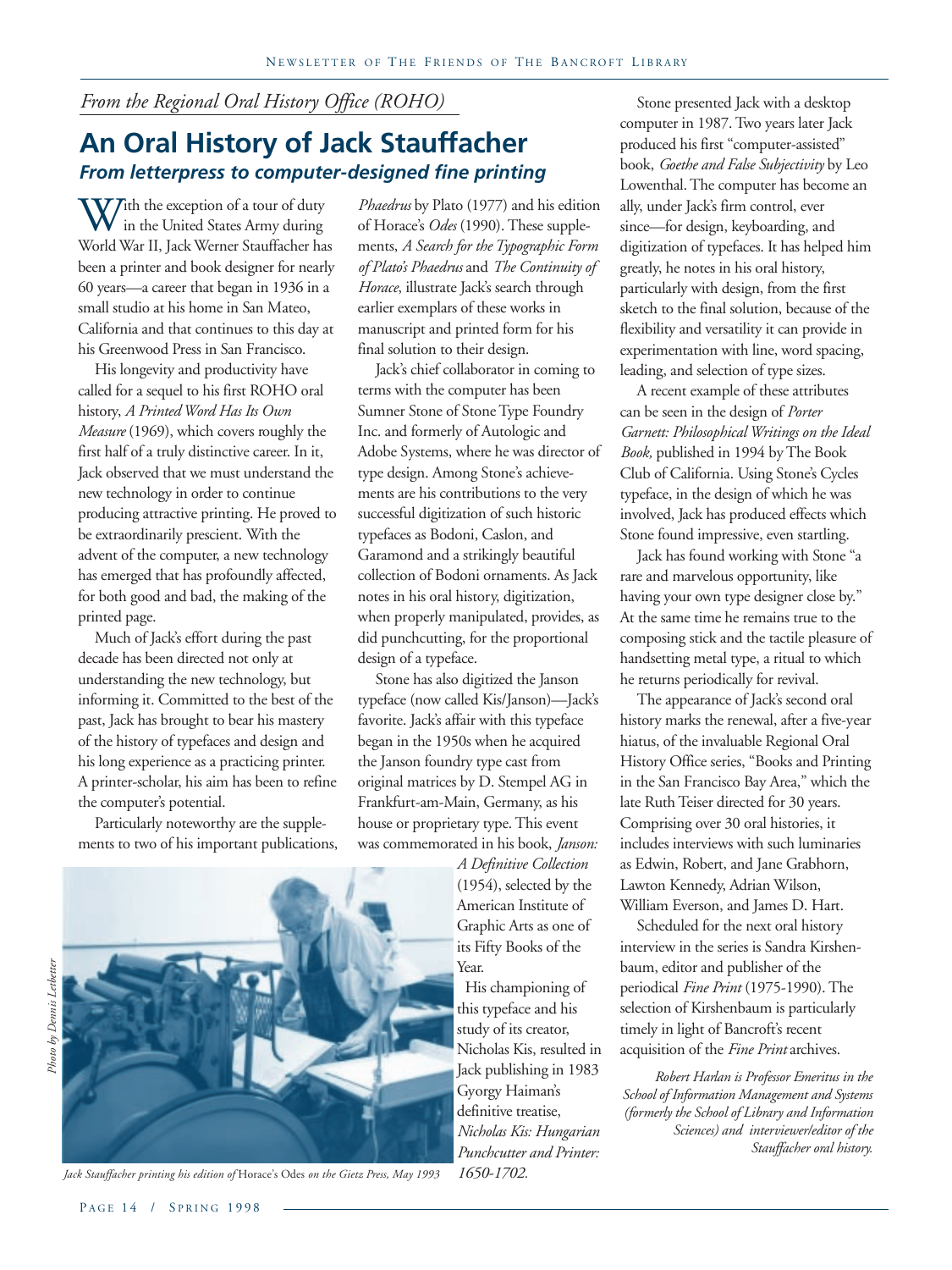### *From the Mark Twain Project*

### **Where is the last portrait of Mark Twain?**

When Samuel Clemens (Mark<br>Twain) arrived at Genoa, Ita<br>in November 1903, a reporter was l Twain) arrived at Genoa, Italy, in November 1903, a reporter was lying in wait for the celebrated author and his family party:

"I caught him while he was getting out of the train, surrounded by a whole outfit of nice little brass-studded trunks and portmanteaus of all sizes. With him were his daughters, lively girls with the real American freedom of manner; his wife, whose face looks dry and severe under the large spectacles which bestride her thin nose; and a smooth-faced young valet of the proper woodenness of bearing. With the purpose of avoiding any indiscreet questions, he seized some cushions, a shawl-strap, and a bag or two, huddling them together under his left arm, while a large book peeped out from under his right. Thus loaded down, he went off towards the custom-house at a rapid pace."

*Quoted in Raffaele Simboli's "Mark Twain from an Italian Point of View," in The Critic 44 [June 1904]: 318*

The Clemenses were on their way to the sumptuous Villa di Quarto a few miles outside Florence, which they had rented for a year at the imposing price of 20,000 francs, hoping that the Italian country air would benefit Olivia Clemens's failing heart.

But the Villa proved an unhappy location. The Clemenses were at odds with their landlady, and Olivia's health worsened throughout the winter and spring.

In April 1904 Clemens found some diversion in a series of five sittings which he granted to Edoardo Gelli, portrait painter to the court of Italy and professor at Florence's Royal Academy of Fine Arts. The completed oil portrait was dispatched to St. Louis to be exhibited at the Louisiana Purchase Exposition of 1904. Clemens wrote to David R. Francis, governor of Missouri, on 26 May 1904 from the Villa di Quarto:

### *—by Lin Salamo*

"It has been a dear wish of mine to exhibit myself at the Great Fair and get a prize, but circumstances beyond my control have interfered, and I must remain in Florence. . . . Although I cannot be at the Fair, I am going to be represented there anyway, by a portrait, by Professor Gelli. You will find it excellent. Good judges here say it is better than the original. They say it has all the merits of the original and keeps still, besides."



*Edoardo Gelli's 1904 portrait of Samuel Clemens*

Just a few days after that letter was written, Olivia Clemens died. By late June the grieving family was returning to America for the funeral.

A full-page engraving of Gelli's portrait was published in the *Harper's Weekly* of 3 September 1904. The printing plate from which that engraving was made—a heavy, 7-by-12-inch rectangle coated with copper and showing both halftone and relief elements—survives in The Bancroft Library's Mark Twain Papers. Peter Koch, printer and Bancroft Friend, generously agreed to print some sample proofs from the 1904 plate (see above).

Surprisingly, the location of the original oil painting ("the last portrait of my father," according to Clemens's

### **Mark Twain Project Tonight!**

The celebrated actor Hal Holbrook, long a supporter of the work of the Mark Twain Project, brought his "Mark Twain Tonight!" to the Marin Veterans' Memorial Auditorium in San Rafael on Nov. 1. Winner of a Tony Award, Emmy Award, and the New York Drama Critics' Circle Award, Holbrook's impersonation of the writer has been described by one reviewer as "unquestionably the most successful one-man production of the American theatre."

To accompany his Marin appearance, Holbrook invited the Mark Twain Project to mount a lobby display of original Mark Twain materials from Bancroft's collection, as well as samples of the Project's award-winning books.

The display was a big hit with the sellout audience of over 2,000. It included the manuscript of a letter to his wife in which Samuel Clemens celebrates the triumph of his first English lecture tour: "Livy darling, I never enjoyed delivering a lecture, in all my life, more than I did tonight. . . . It was such a stylish looking, bright audience. There were people there who gave way entirely & just went on laughing, & I had to stop & wait for them to get through. . . . Those people almost made me laugh myself, tonight" (9 December 1873).

Like many others, this letter appears for the first time in *Volume 5* of *Mark Twain's Letters*, the latest publication in the Project's comprehensive edition of Mark Twain's writings.

> *Robert Pack Browning, Senior Editor, Mark Twain Project*

daughter Clara) is unknown. The portrait—so characteristic of the author, with his signature cigar in hand, white mane, bristling white eyebrows, and sad, penetrating gaze—may be languishing forgotten in some attic.

> *Lin Salamo is a Senior Editor with the Mark Twain Project.*